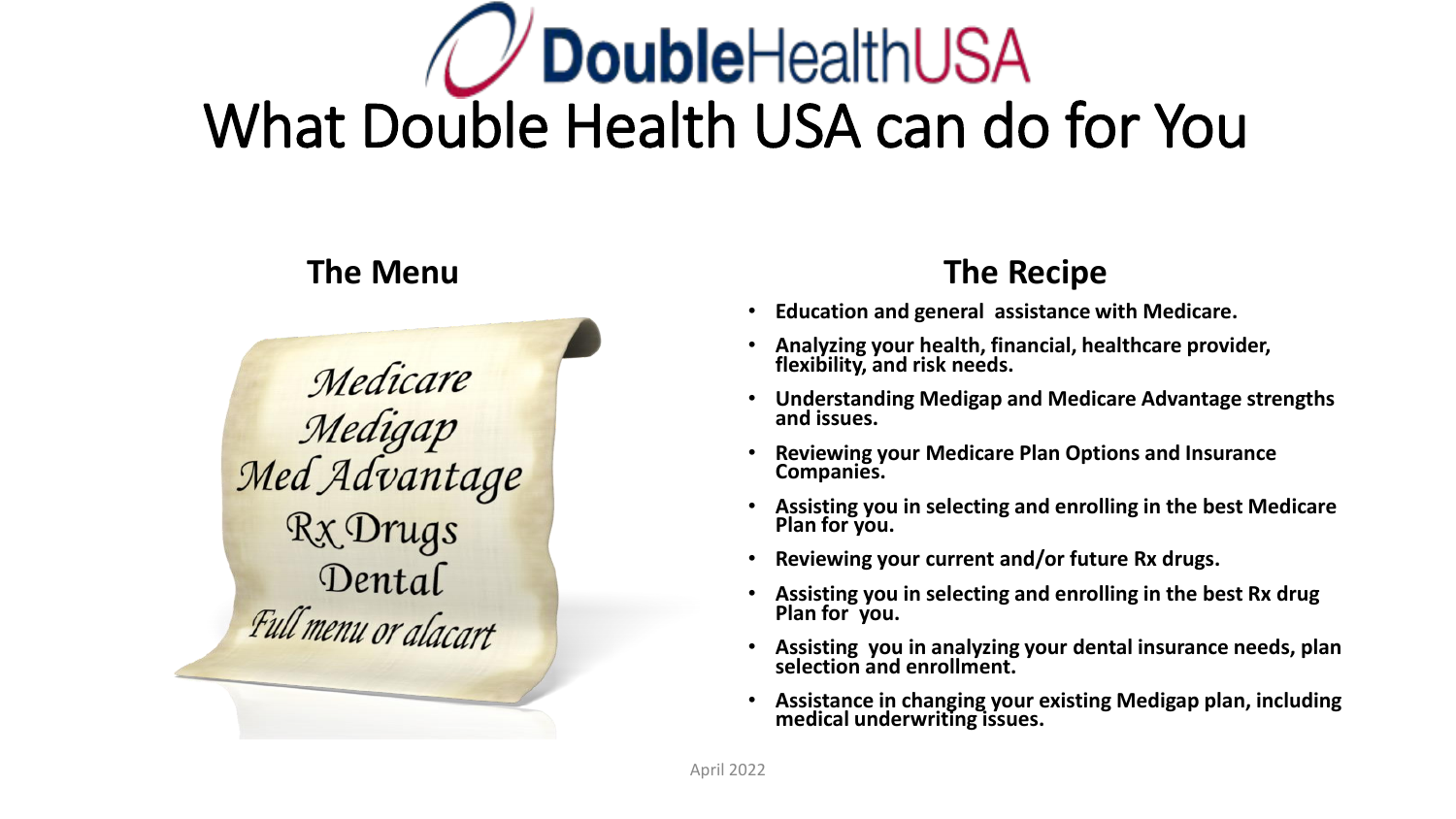

What is Double Health USA?

## (Coming Soon! Medicare Webinars Dates and Times TBA)

- National Insurance Agency and Consulting Organization (Not part of Medicare)
- Compensated by Insurance Companies when clients enrolls.
- Never a fee to the client.
- Insurance premiums are the same when working with me or working directly with insurance co.
- Based in Michigan.
- Appointed with a number of Michigan and National Insurance companies.
- Licensed in 33 States.
- Principal was Vice president of the Blue Cross Blue Shield of Michigan National Chrysler Account for 22 years.
- 49 years in the insurance industry.
- Worked with the NCRO for over 14 years.